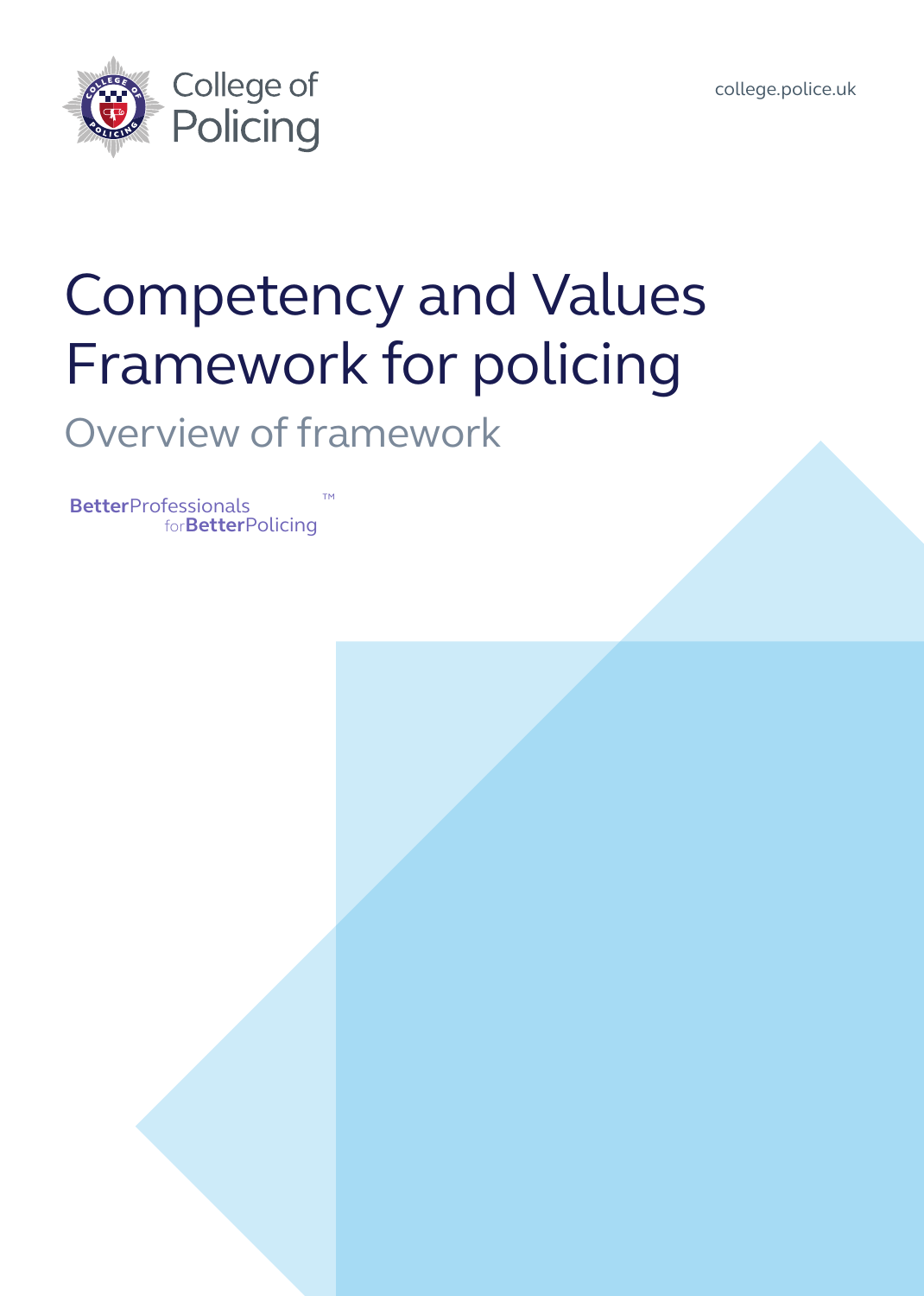© College of Policing Limited (2016)

This publication is licensed under the terms of the Non-Commercial

College Licence v1.1 except where otherwise stated. To view this licence visit **http://www.college.police.uk/Legal/Documents/Non\_Commercial\_College\_ Licence.pdf**

Where we have identified any third-party copyright information, you will need to obtain permission from the copyright holders concerned.

For enquires about this document, or to request an alternative format, please email **contactus@college.pnn.police.uk**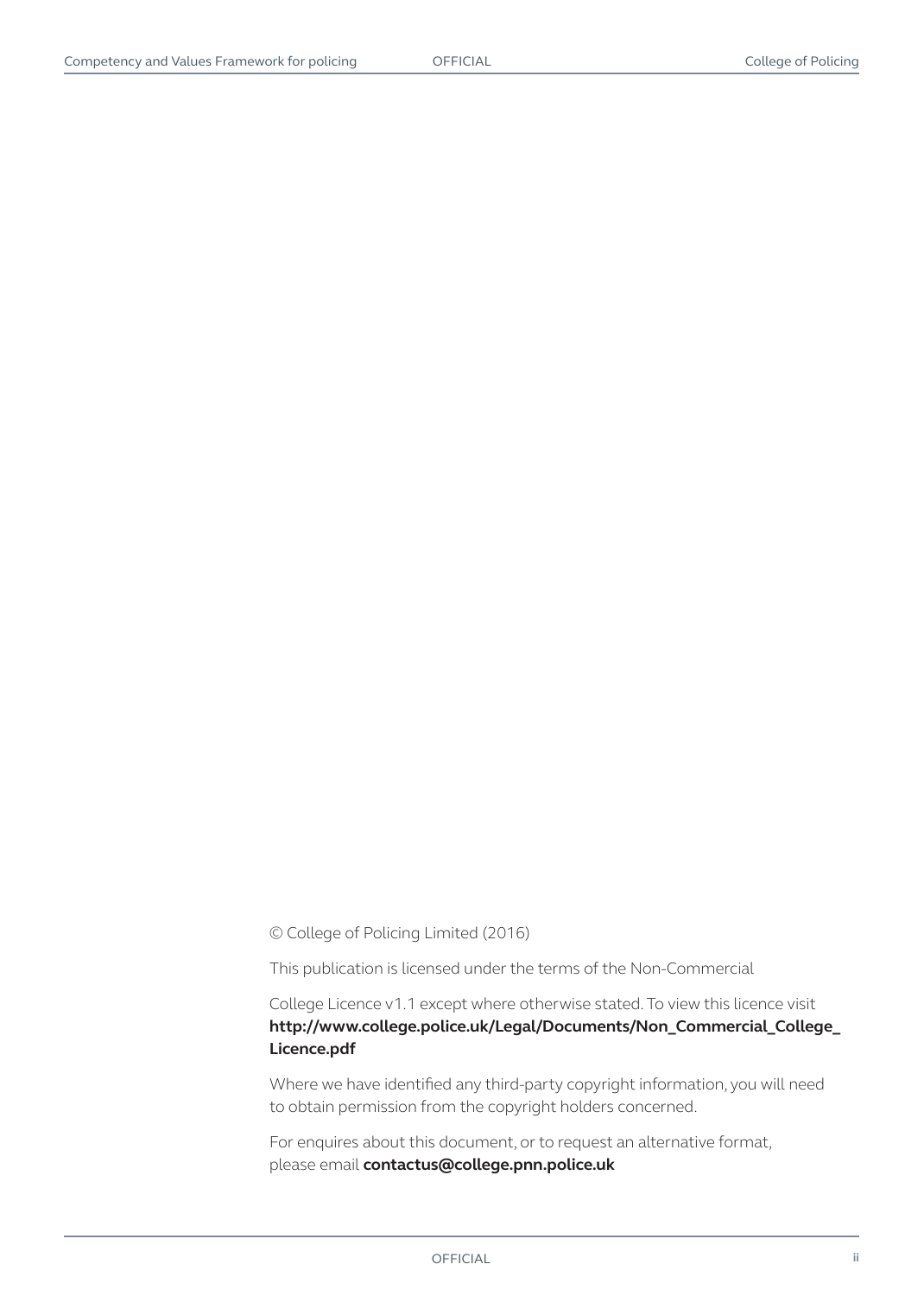# **Contents**

| <b>Introduction</b>                                          | 3  |
|--------------------------------------------------------------|----|
| <b>Values</b>                                                | 5  |
| <b>Cluster: Resolute, compassionate and committed</b>        | 7  |
| <b>Competency: We are emotionally aware</b>                  | 7  |
| <b>Competency: We take ownership</b>                         | 9  |
| <b>Cluster: Inclusive, enabling and visionary leadership</b> | 11 |
| <b>Competency: We are collaborative</b>                      | 11 |
| <b>Competency: We deliver, support and inspire</b>           | 13 |
| <b>Cluster: Intelligent, creative and informed policing</b>  | 15 |
| <b>Competency: We analyse critically</b>                     | 15 |
| <b>Competency: We are innovative and open-minded</b>         | 17 |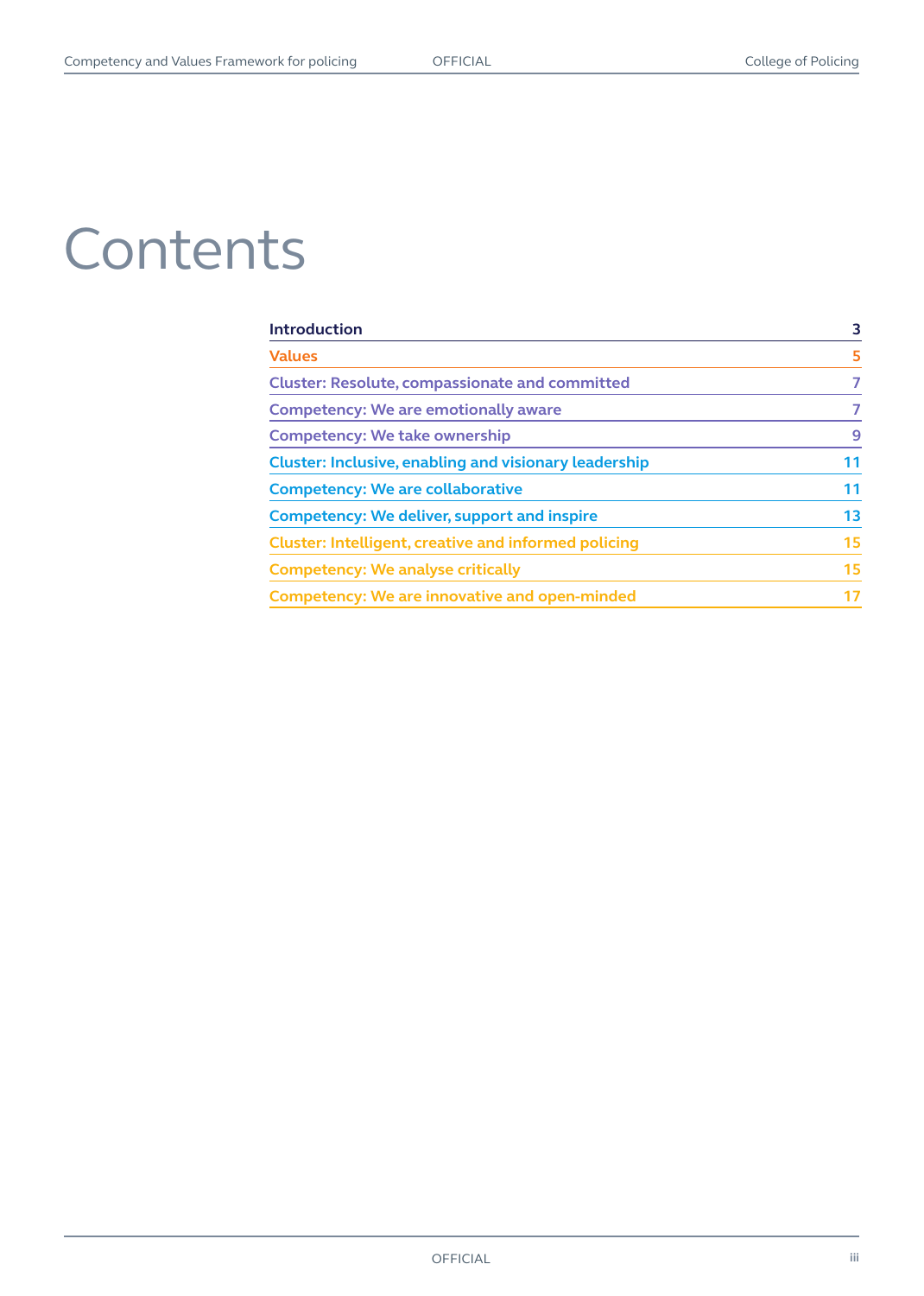# Introduction

The Competency and Values Framework (CVF) aims to support all policing professionals, now and into the future. It sets out nationally recognised behaviours and values, which will provide a consistent foundation for a range of local and national processes. This framework will ensure that there are clear expectations of everyone working in policing which in turn will lead to standards being raised for the benefit and safety of the public.



The framework has six competencies that are clustered into three groups. Under each competency are three levels that show what behaviours will look like in practice. All of the competencies are underpinned by four values that should support everything we do as a police service.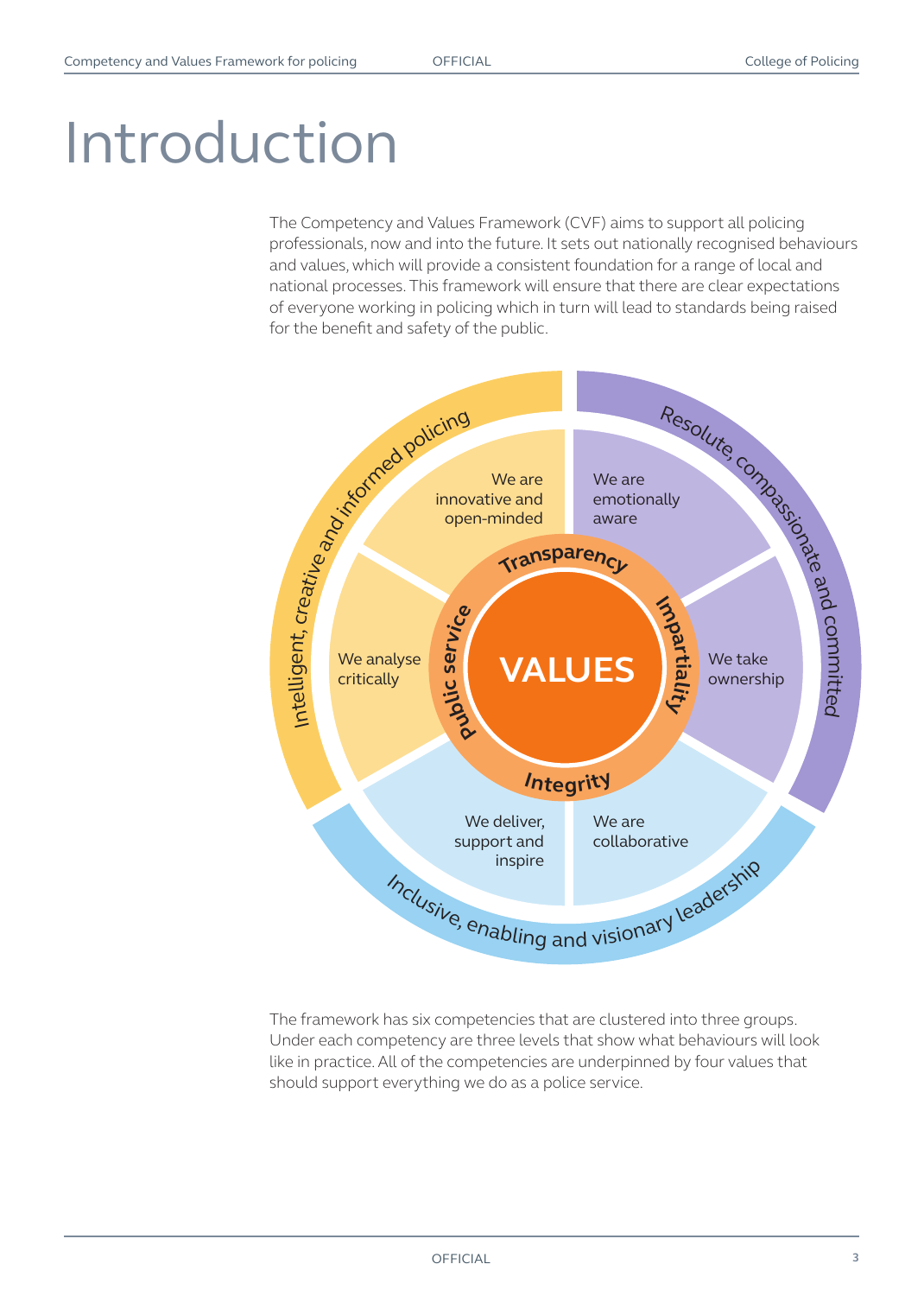Each cluster has a heading and a description of why that area is important. Each competency includes a description and a list of behaviours which indicate that a person is displaying that particular competence. Each competency is split into three levels which are intended to be used flexibly to allow for a better fit with frontline and non-frontline policing roles rather than ranks or work levels. The levels are designed to be cumulative, so those working at higher levels should also demonstrate each preceding level's behaviours. The competency levels can broadly be matched to work levels as:

- level 1 practitioner
- level 2 supervisor/middle manager
- level 3 senior manager/executive.

A number of national role profiles show how the competency levels align to common roles within policing. These can be used as a basis for developing further role profiles within each local police force.

The following sections of this document explain each value and competency and show the behaviours for each.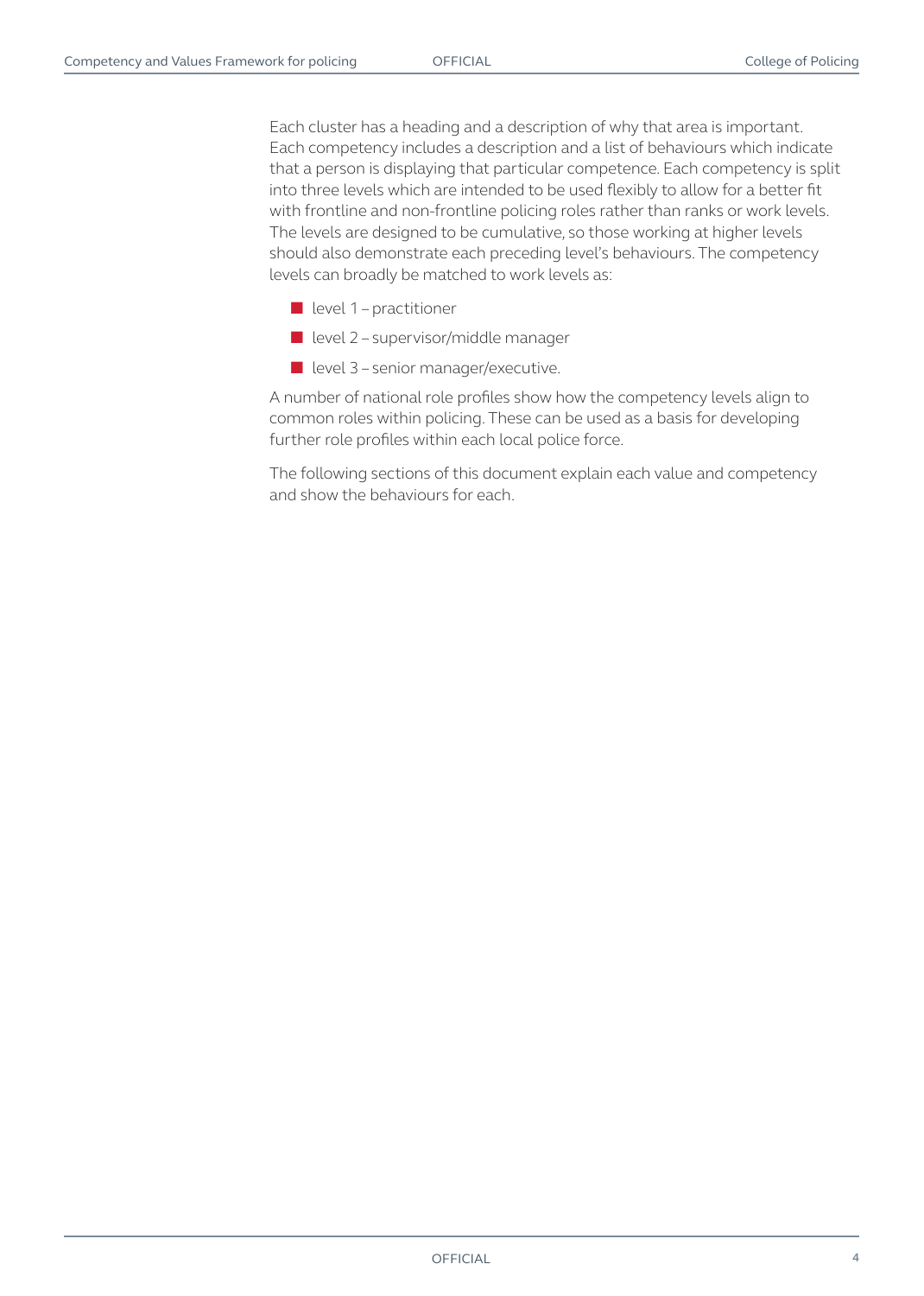# Values

#### **Impartiality** Behaviours

This value links to the principles of fairness and objectivity from the Code of Ethics.

As a police service, we must show impartiality throughout all our dealings with colleagues, partners and members of the public. This is achieved by being unprejudiced, fair and objective. We consider different sides of a situation and ensure that each side is given equal consideration. We do not favour one person or group over another, acknowledging that discrimination increases feelings of unfairness and makes our jobs harder to do. We must not allow personal feelings, beliefs or opinions to unfairly influence our actions in any situation.

We assess each situation based on its own merits ensuring we are fair and consistent in our actions. We are clear in our rationale for the decisions or actions we take ensuring they are clear and evidence-based.

- I take into account individual needs and requirements in all of my actions.
- I understand that treating everyone fairly does not mean everyone is treated the same.
- I always give people an equal opportunity to express their views.
- I communicate with everyone, making sure the most relevant message is provided to all.
- I value everyone's views and opinions by actively listening to understand their perspective.
- I make fair and objective decisions using the best available evidence.
- I enable everyone to have equal access to services and information, where appropriate.

This value links to the principle of integrity from the Code of Ethics.

We understand and reinforce expectations of professional behaviour and openly recognise good and bad performance. We maintain the highest levels of professionalism, making sure that we always uphold the values and ethical standards of the police service.

We need to build and maintain confidence with the public, colleagues and partners if we are to deliver a modern and effective police service. Doing the right thing is about becoming a role model and upholding public trust.

#### Integrity **Behaviours**

- I always act in line with the values of the police service and the Code of Ethics for the benefit of the public.
- I demonstrate courage in doing the right thing, even in challenging situations.
- I enhance the reputation of my organisation and the wider police service through my actions and behaviours.
- I challenge colleagues whose behaviour, attitude and language falls below the public's and the service's expectations.
- I am open and responsive to challenge about my actions and words.
- I declare any conflicts of interest at the earliest opportunity.
- I am respectful of the authority and influence my position gives me.
- I use resources effectively and efficiently and not for personal benefit.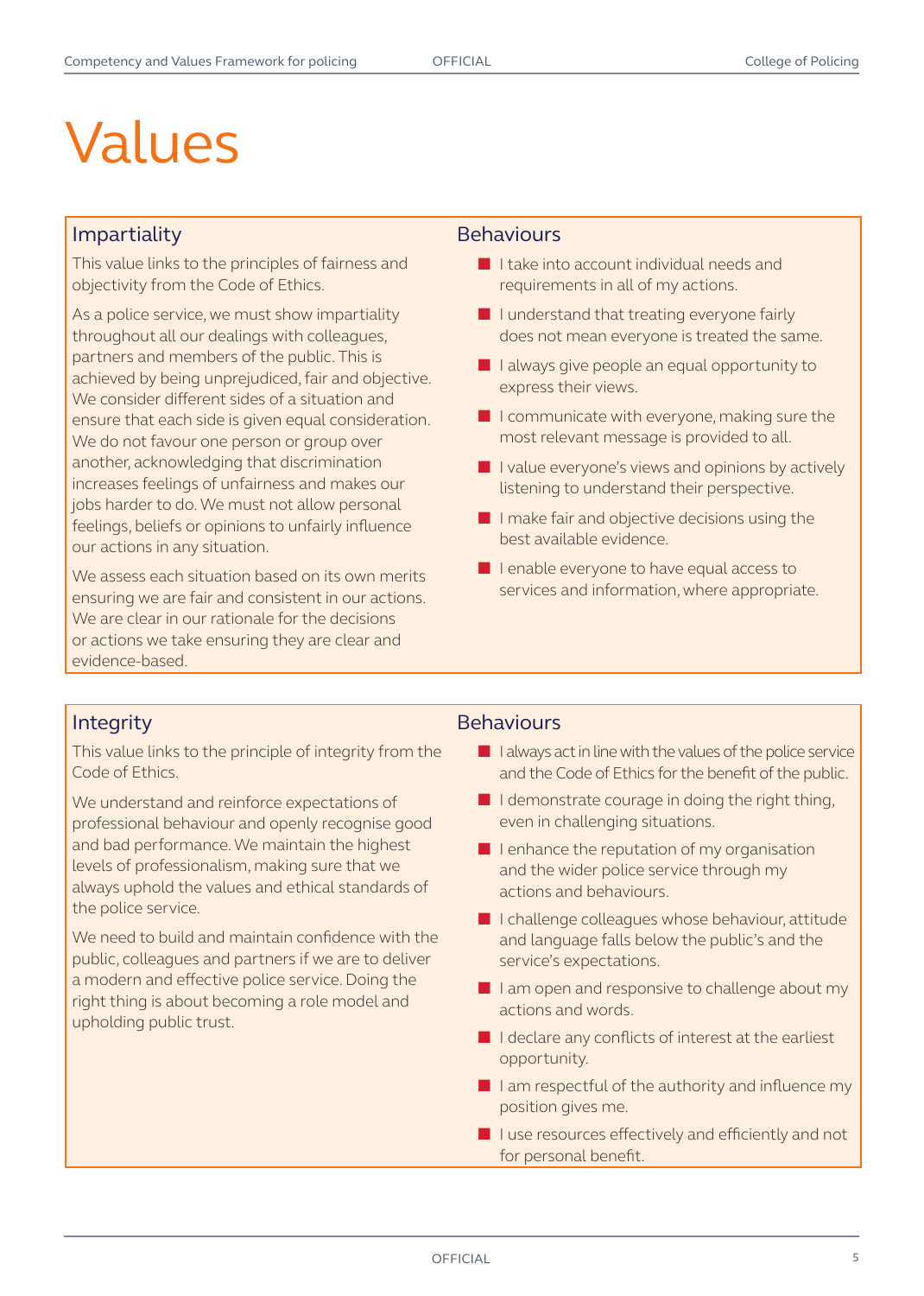### Public Service **Behaviours**

This value links to the principles of respect and selflessness from the Code of Ethics.

As individuals and as part of a wider organisation, we have a responsibility to ensure that we act in the best interests of society as a whole. Improving the safety and wellbeing of the public underpins all that we do. We constantly think about how to create the best possible outcomes for those we serve and we take personal responsibility for delivering these. We show resilience and determination to overcome barriers and to provide the best outcome.

We are dedicated to work in the public interest, engaging and listening to their needs and concerns. We work to make sure that the public feel valued and engaged, which helps to build confidence in the police service. We are respectful to the needs and concerns of different individuals and groups.

- I act in the interest of the public, first and foremost.
- I am motivated by serving the public, ensuring that I provide the best service possible at all times.
- I seek to understand the needs of others to act in their best interests.
- I adapt to address the needs and concerns of different communities.
- I tailor my communication to be appropriate and respectful to my audience.
- I take into consideration how others want to be treated when interacting with them.
- I treat people respectfully regardless of the circumstances.
- I share credit with everyone involved in delivering services.

### **Transparency Behaviours**

This value links to the principles of honesty and openness from the Code of Ethics.

We are transparent in our actions, decisions and communications with both the people we work with and those we serve. This ensures that we are honest and open in our interactions and decision making. We are genuine with those we communicate with and endeavour to create trusting relationships. We accept feedback and are comfortable in responding to criticism and finding ways to improve.

We build trust with our colleagues, partners and communities by being open about what we have done and why we have done it and by keeping our promises so communities can rely on us when needed.

- I ensure that my decision-making rationale is clear and considered so that it is easily understood by others.
- I am clear and comprehensive when communicating with others.
- I am open and honest about my areas for development and I strive to improve.
- I give an accurate representation of my actions and records.
- I recognise the value of feedback and act on it.
- I give constructive and accurate feedback.
- I represent the opinions of others accurately and consistently.
- I am consistent and truthful in my communications.
- I maintain confidentiality appropriately.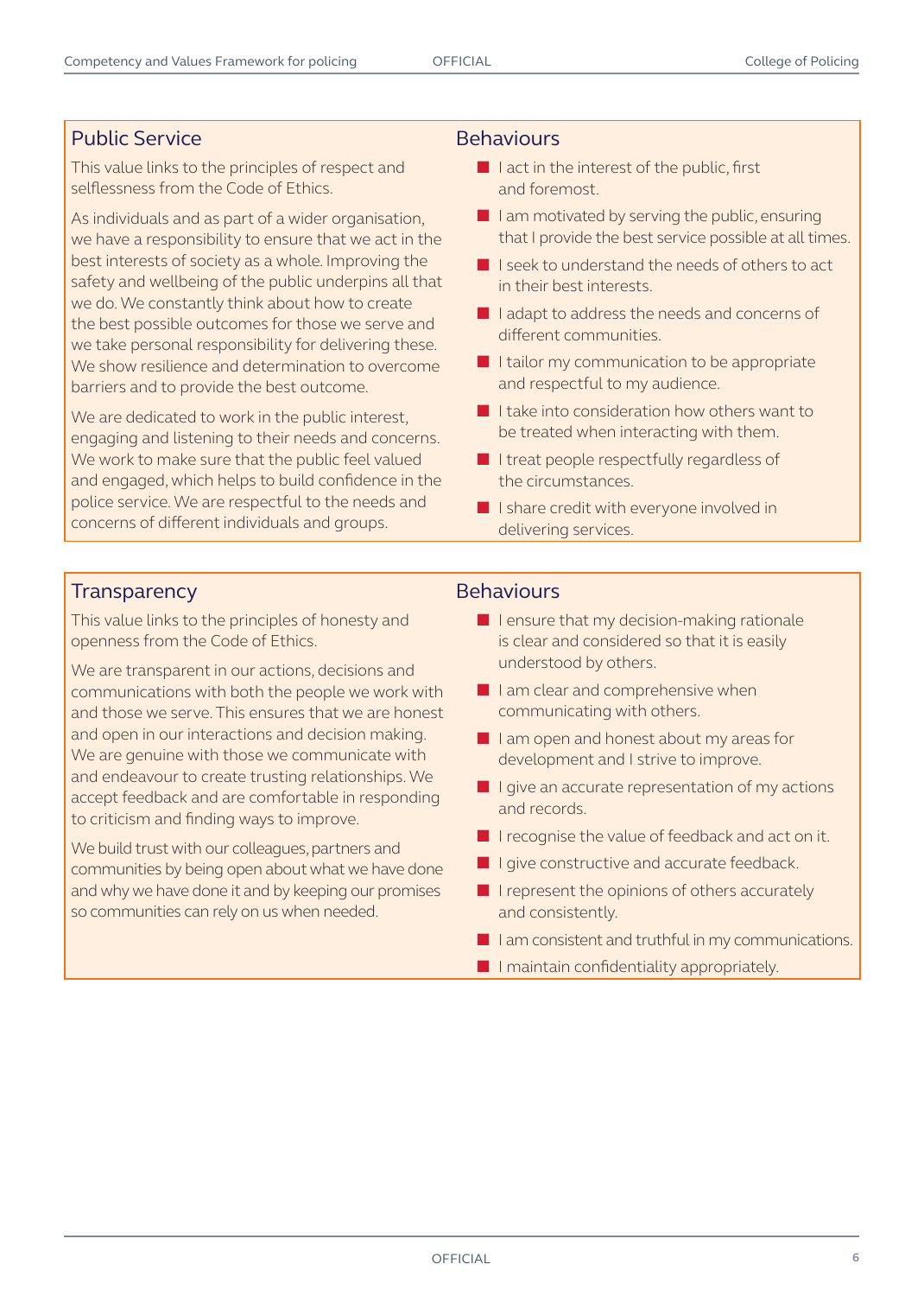### Cluster Resolute, compassionate and committed

How we conduct ourselves in our service and the values that underpin our behaviour are a key part of our thought processes and relationships. Empathy means listening to the public, colleagues and partners, responding directly and quickly, and having a genuine interest in ourselves and others. We are always focused on doing our best for the public and our customers.

By understanding our thoughts and the values behind our behaviour, we can maintain a professional and resolute stance, demonstrate accountability and stand by the police service's established values to maintain the service's professional legitimacy.

## **Competency** We are emotionally aware

We make the effort to understand ourselves, our colleagues and all those we serve. We genuinely engage with and listen to others, making efforts to understand needs, perspectives and concerns. We use these insights to inform our actions and decisions.

We are able to control our emotions in stressful situations, understanding our own motivations and the underlying reasons for our behaviour. This is all underpinned by our ability to anticipate and understand how other people may feel. We look after our own wellbeing and that of others.

Adopting emotionally intelligent behaviours also means valuing diversity and difference in approaches to work, in thinking, and in people's backgrounds.

We are culturally sensitive and seek to understand different perspectives, acting with sensitivity, compassion and warmth. We always try to understand the thoughts, feelings and concerns of those we meet.

**Why is it important?** The way in which we conduct ourselves is just as important as what we do. Communicating and acting politely, respectfully and with compassion helps to drive and maintain public trust.

Empathy is particularly important, especially if we are to engage and involve some of the most vulnerable individuals we encounter who may not be able to fully express or articulate their thoughts or feelings.

Understanding ourselves means that we are able to improve our own resilience and therefore cope effectively during challenging and emotionally charged situations.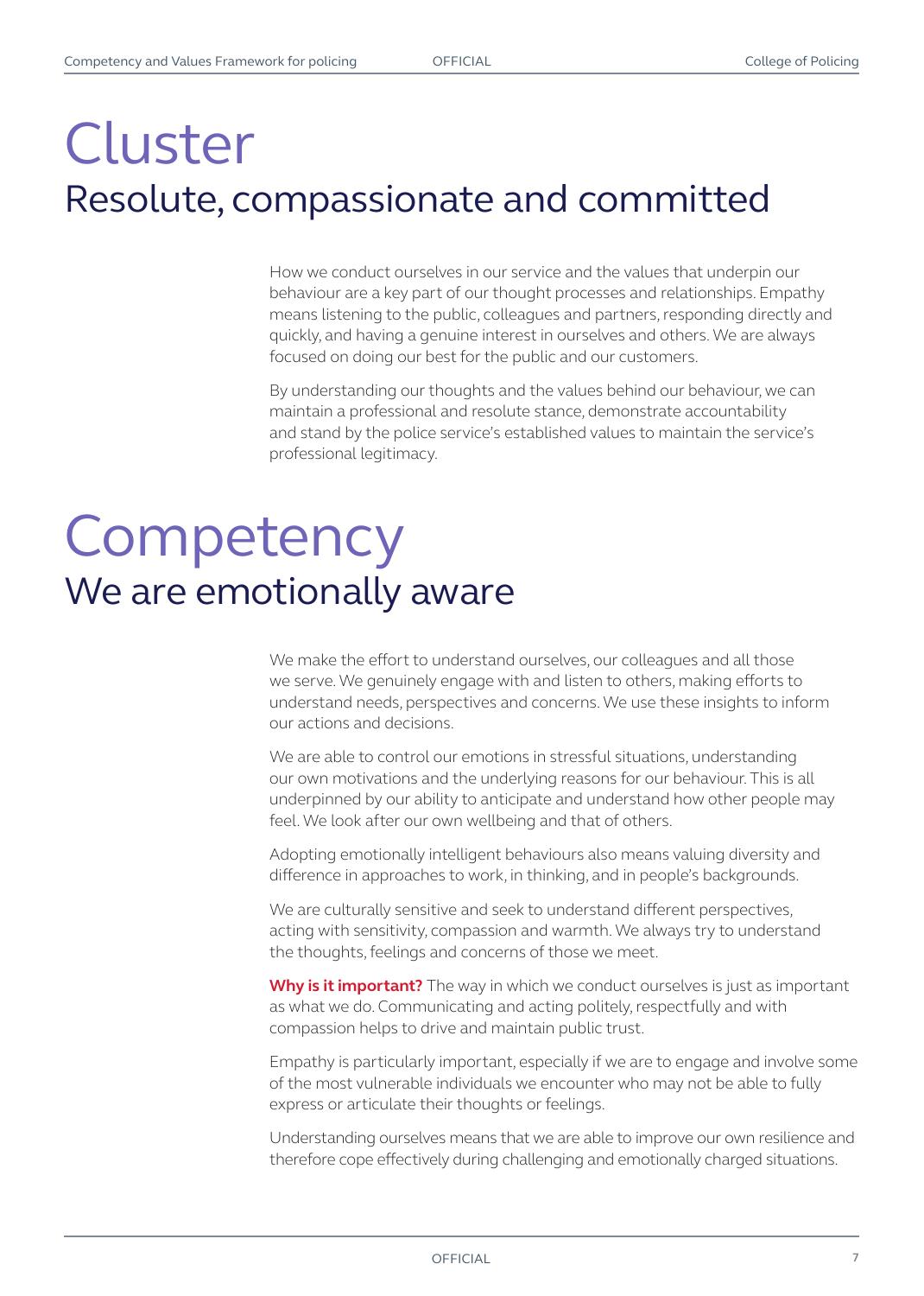#### We are emotionally aware

#### **Level 1**

- I treat others with respect, tolerance and compassion.
- I acknowledge and respect a range of different perspectives, values and beliefs within the remit of the law.
- I remain calm and think about how to best manage the situation when faced with provocation.
- I understand my own emotions and I know which situations might affect my ability to deal with stress and pressure.
- I ask for help and support when I need it.
- I understand the value that diversity offers.
- I communicate in clear and simple language so that I can be easily understood by others.
- I seek to understand the thoughts and concerns of others even when they are unable to express themselves clearly.

#### **Level 2**

- I consider the perspectives of people from a wide range of backgrounds before taking action.
- I adapt my style and approach according to the needs of the people I am working with, using my own behaviour to achieve the best outcome.
- I promote a culture that values diversity and encourages challenge.
- I encourage reflective practice among others and take the time to support others to understand reactions and behaviours.
- $\blacksquare$  I take responsibility for helping to ensure the emotional wellbeing of those in my teams.
- I take the responsibility to deal with any inappropriate behaviours.

- I seek to understand the longer-term reasons for organisational behaviour. This enables me to adapt and change organisational cultures when appropriate.
- I actively ensure a supportive organisational culture that recognises and values diversity and wellbeing and challenges intolerance.
- I understand internal and external politics and I am able to wield influence effectively, tailoring my actions to achieve the impact needed.
- $\blacksquare$  I am able to see things from a variety of perspectives and I use this knowledge to challenge my own thinking, values and assumptions.
- I ensure that all perspectives inform decision making and communicate the reasons behind decisions in a way that is clear and compelling.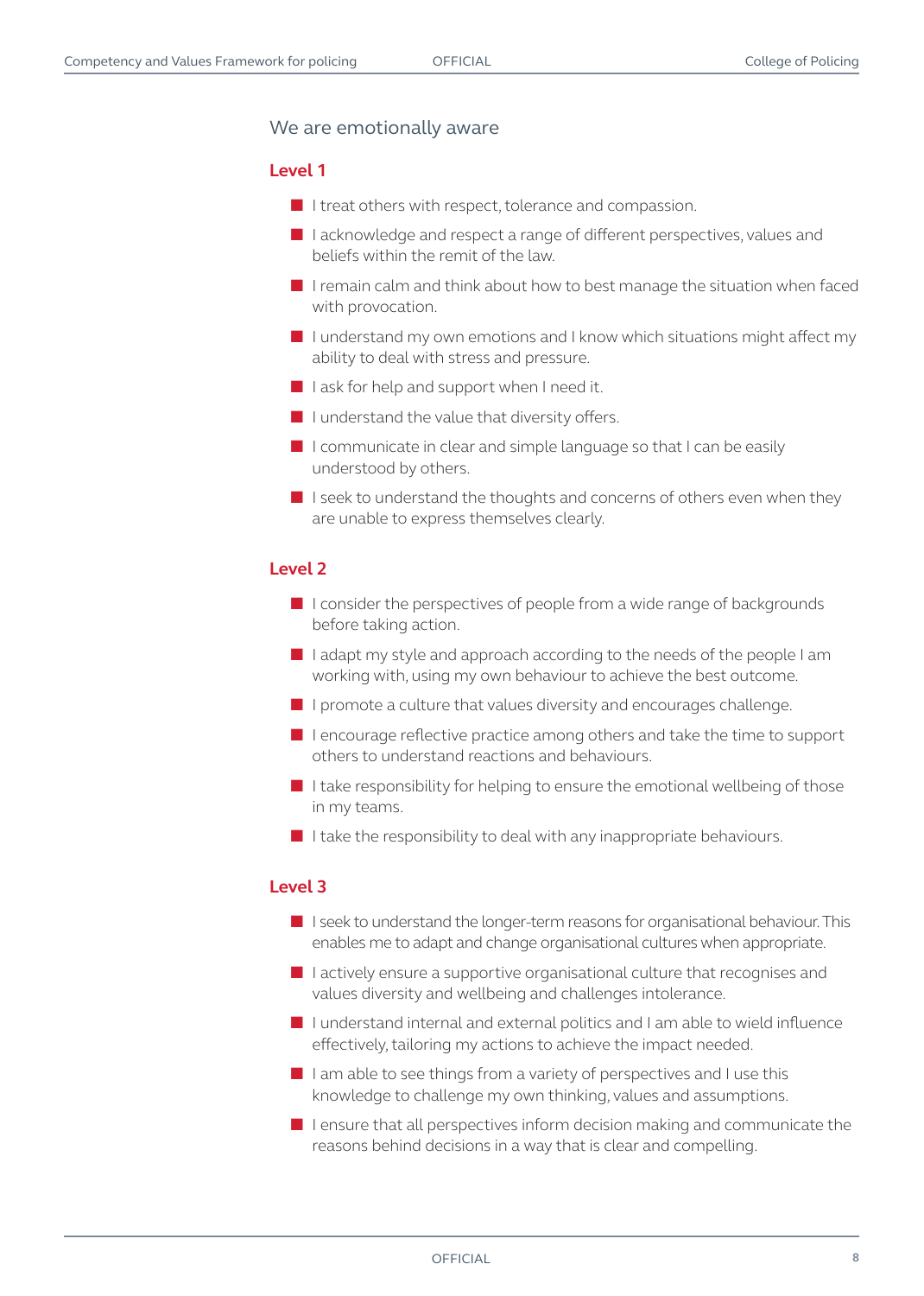### **Competency** We take ownership

We take personal responsibility for our roles and accountabilities but we do not let this hold us back from being effective or taking appropriate risks.

We make decisions at appropriate levels and in appropriate areas, having a clear rationale (for example, use of decision-making models) and accepting responsibility for our decisions. We seek feedback, learn from our mistakes and reflect to improve and amend our future practice.

Demonstrating pride in our work is important to us. Our selflessness means that we also seek to help solve issues or problems, which may be internal or external to our own teams. We recognise where limitations in our own knowledge and experience may have an impact on our decision making. We take responsibility for ensuring that support or development is sought to minimise any risks.

**Why is it important?** Not all decisions need senior leader approval, meaning that, where necessary, we can respond more swiftly to challenges while still ensuring we provide a full rationale for our response. Because we all face different kinds of challenges that are not always within our comfort zone, every one of us needs to feel confident and able to take responsibility.

These behaviours mean that we are empowered, effective and able to learn from our mistakes. Doing so allows us to own and see successes through our delivery of results, and not just whether a particular process has been followed.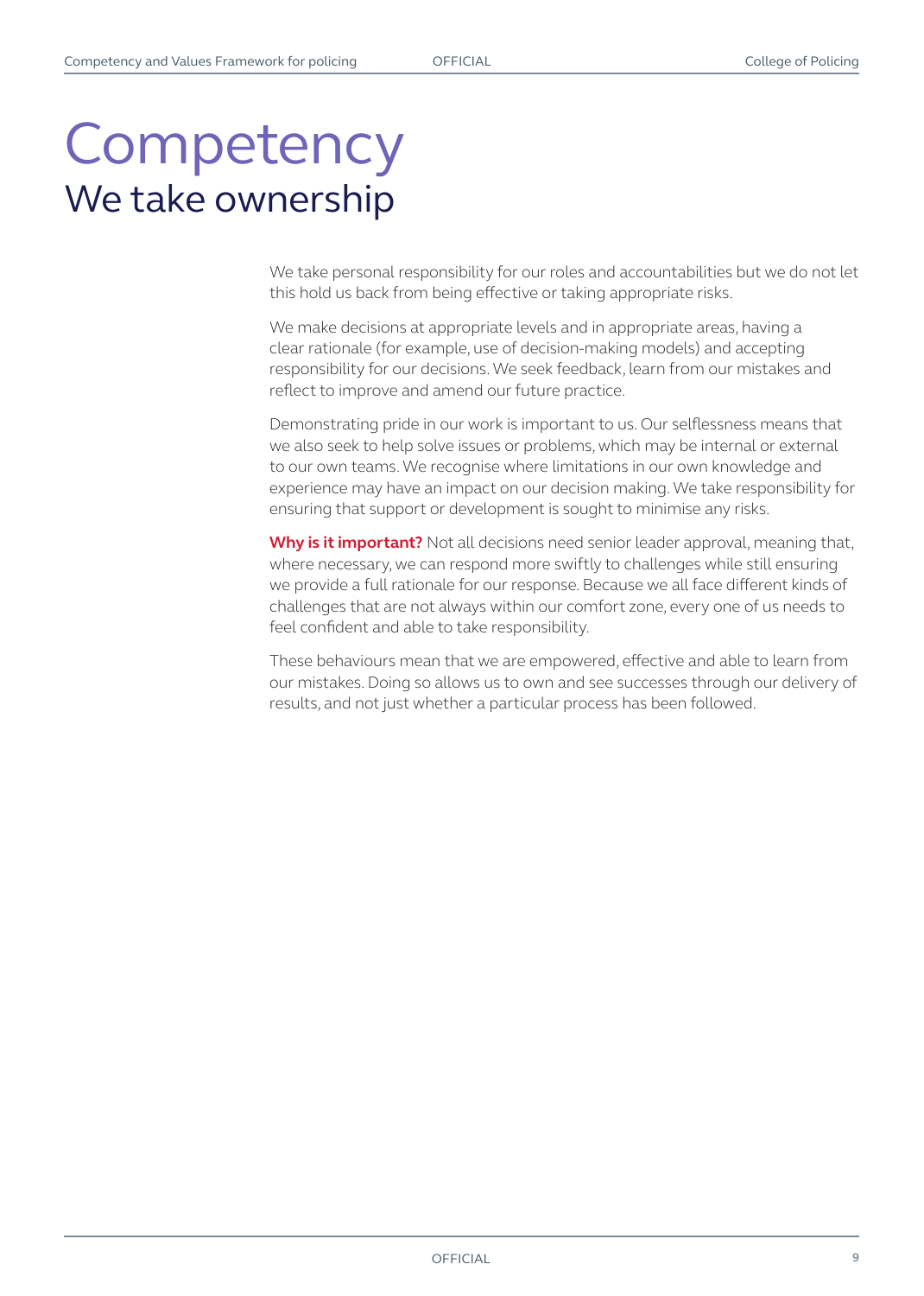#### We take ownership

#### **Level 1**

- I actively identify and respond to problems.
- I approach tasks with enthusiasm, focusing on public service excellence.
- I regularly seek feedback to understand the quality of my work and the impact of my behaviour.
- I recognise where I can help others and willingly take on additional tasks to support them, where appropriate.
- I give feedback to others that I make sure is understandable and constructive.
- I take responsibility for my own actions, I fulfil my promises and do what I say I will.
- I will admit if I have made a mistake and take action to rectify this.
- I demonstrate pride in representing the police service.
- I understand my own strengths and areas for development and take responsibility for my own learning to address gaps.

#### **Level 2**

- I proactively create a culture of ownership within my areas of work and support others to display personal responsibility.
- I take responsibility for making improvements to policies, processes and procedures, actively encouraging others to contribute their ideas.
- I am accountable for the decisions my team make and the activities within our teams.
- I take personal responsibility for seeing events through to a satisfactory conclusion and for correcting any problems both promptly and openly.
- I actively encourage and support learning within my teams and colleagues.

- I act as a role model, and enable the organisation to use instances when things go wrong as an opportunity to learn rather than blame.
- I foster a culture of personal responsibility, encouraging and supporting others to make their own decisions and take ownership of their activities.
- I define and enforce the standards and processes that will help this to happen.
- I put in place measures that will allow others to take responsibility effectively when I delegate decision making, and at the same time I help them to improve their performance.
- I create the circumstances (culture and process) that will enable people to undertake development opportunities and improve their performance.
- I take an organisation-wide view, acknowledging where improvements can be made and taking responsibility for making these happen.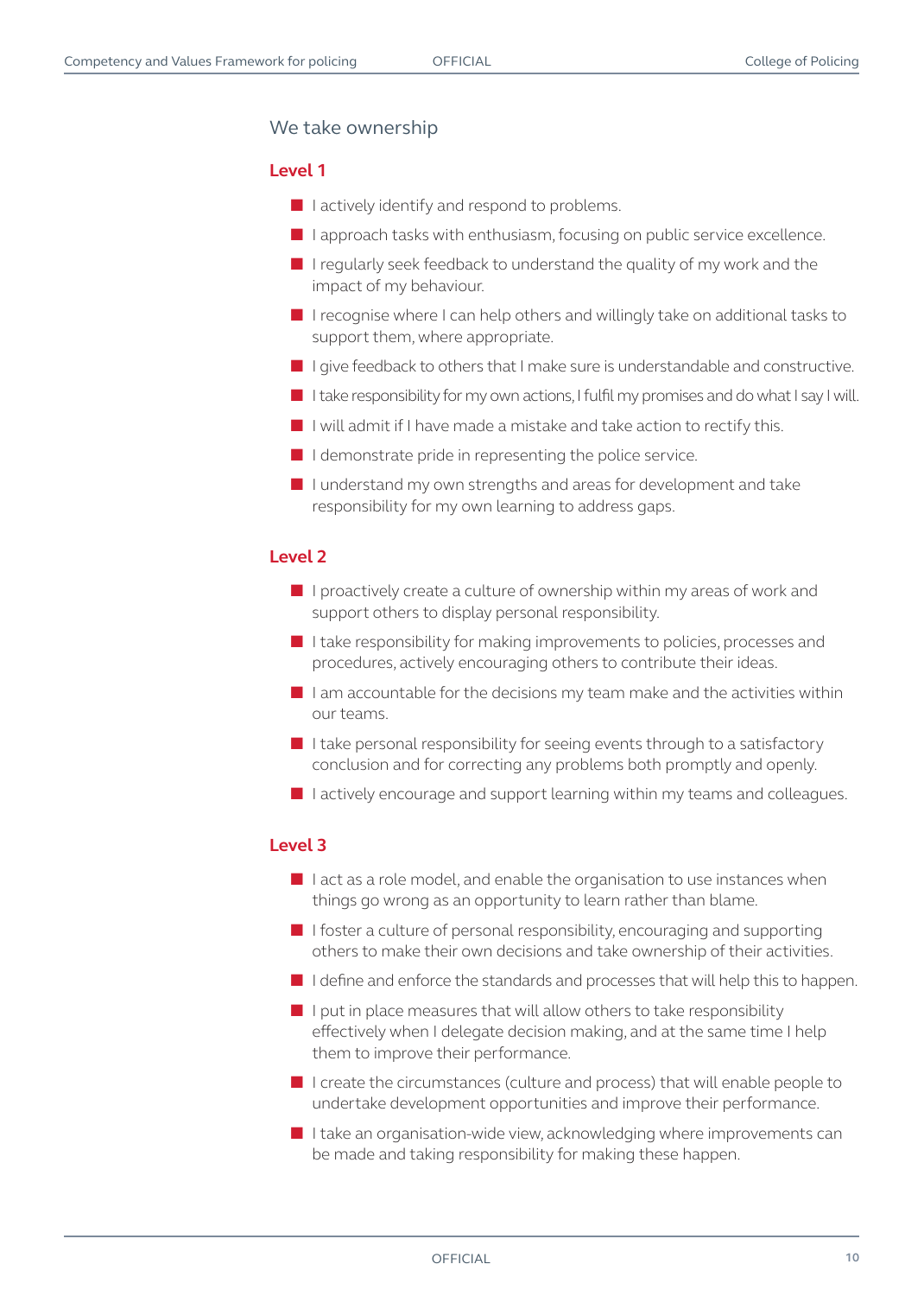### Cluster Inclusive, enabling and visionary leadership

We are all able to work together independently and recognise the need to act as leaders, whether in a formal line management capacity or when engaging and motivating colleagues and the public to get involved or have their voices heard.

Whether we are setting a vision, planning ahead to optimise resources for the best possible outcomes or leading a cross-sector partnership, we work across organisations and sectors to achieve excellence in public service.

## **Competency** We are collaborative

Ensuring and improving the safety and wellbeing of the public underpins all of our work. To achieve this most effectively, we need to look beyond our traditional boundaries to think about how to create the best possible outcomes.

We build genuine and long-lasting partnerships that focus on collective aims and not just on our own organisation. This goes beyond just working in teams and with colleagues we see daily. It includes building good relationships with other public and third sector providers, reaching out to private organisations and working with our communities and customers.

We aim to work effectively with colleagues and external partners, mutually sharing our skills, knowledge and insights with each other to achieve the best possible results for all and to reduce silo working. Our engagement seeks to not only deliver joint solutions but also to share appropriate information and negotiate new ways of providing services together. In all of our dealings with our partners, we make sure that they feel respected and valued.

**Why is it important?** Demands on the police come from an increasingly diverse set of sources and the need for services is not defined by organisational and geographical boundaries. We must work together regardless of differing cultures, priorities and needs.

This means that we need to influence and negotiate in order to achieve outcomes for everyone and not just focus efforts on our own immediate environment. Working to solve problems without help from our partners ignores the strengths that we can utilise together, but working jointly requires the ability to build relationships and break down barriers.

It is critical for us to build and retain our partners' trust and confidence in us and a key part of achieving this is through the way in which we work with others.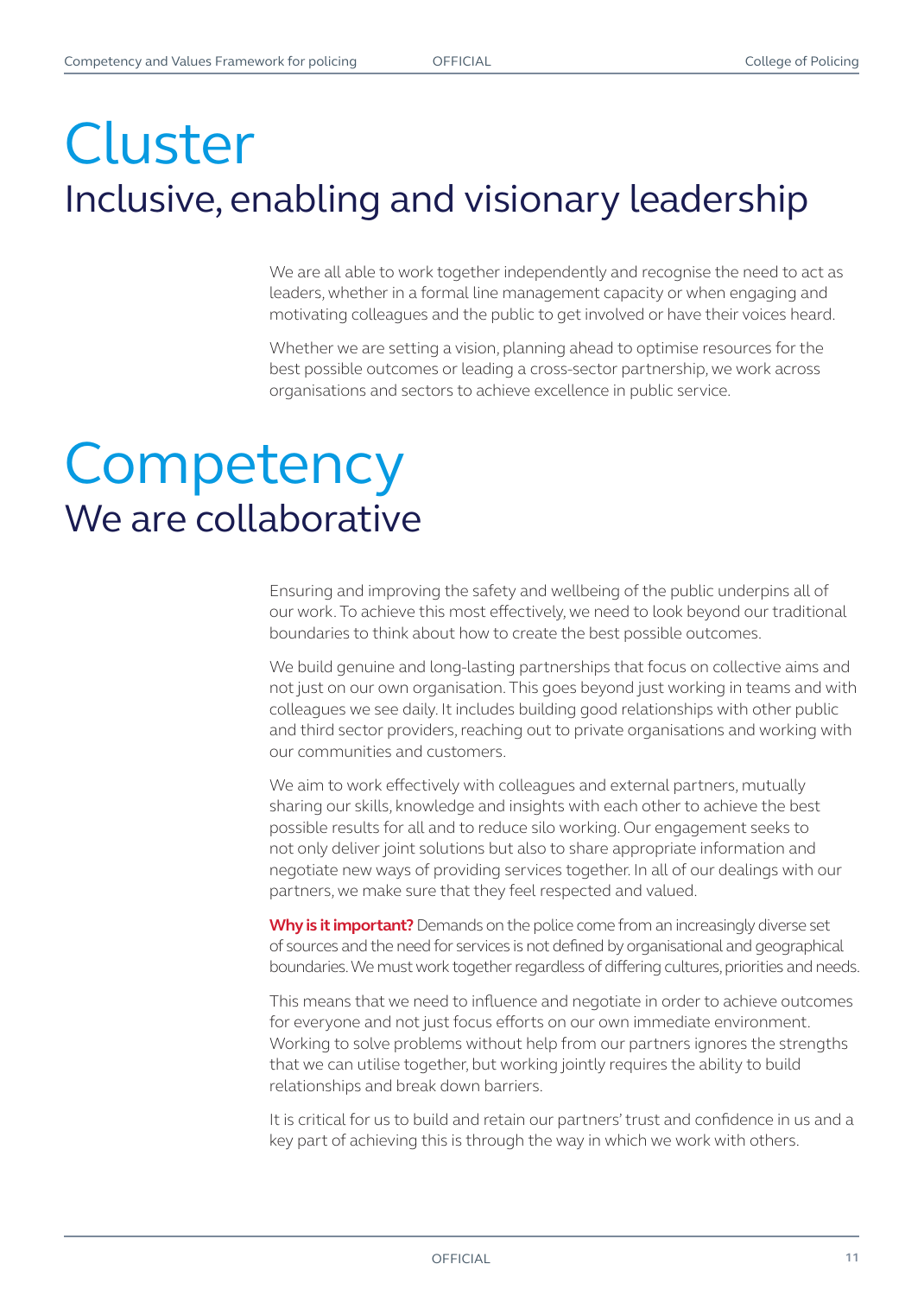#### We are collaborative

#### **Level 1**

- I work cooperatively with others to get things done, willingly giving help and support to colleagues.
- I am approachable, and explain things well so that I generate a common understanding.
- I take the time to get to know others and their perspective in order to build rapport.
- $\blacksquare$  I treat people with respect as individuals and address their specific needs and concerns.
- I am open and transparent in my relationships with others.
- I ensure I am clear and appropriate in my communications.

#### **Level 2**

- I manage relationships and partnerships for the long term, sharing information and building trust to find the best solutions.
- I help create joined-up solutions across organisational and geographical boundaries, partner organisations and those the police serve.
- I understand the local partnership context, helping me to use a range of tailored steps to build support.
- I work with our partners to decide who is best placed to take the lead on initiatives.
- I try to anticipate our partners' needs and take action to address these.
- I do not make assumptions. I check that our partners are getting what they need from the police service.
- I build commitment from others (including the public) to work together to deliver agreed outcomes.

- I am politically aware and I understand formal and informal politics at the national level and what this means for our partners. This allows me to create long-term links and work effectively within decision-making structures.
- I remove practical barriers to collaboration to enable others to take practical steps in building relationships outside the organisation and in other sectors (public, not for profit, and private).
- $\blacksquare$  I take the lead in partnerships when appropriate and set the way in which partner organisations from all sectors interact with the police. This allows the police to play a major role in the delivery of services to communities.
- I create an environment where partnership working flourishes and creates tangible benefits for all.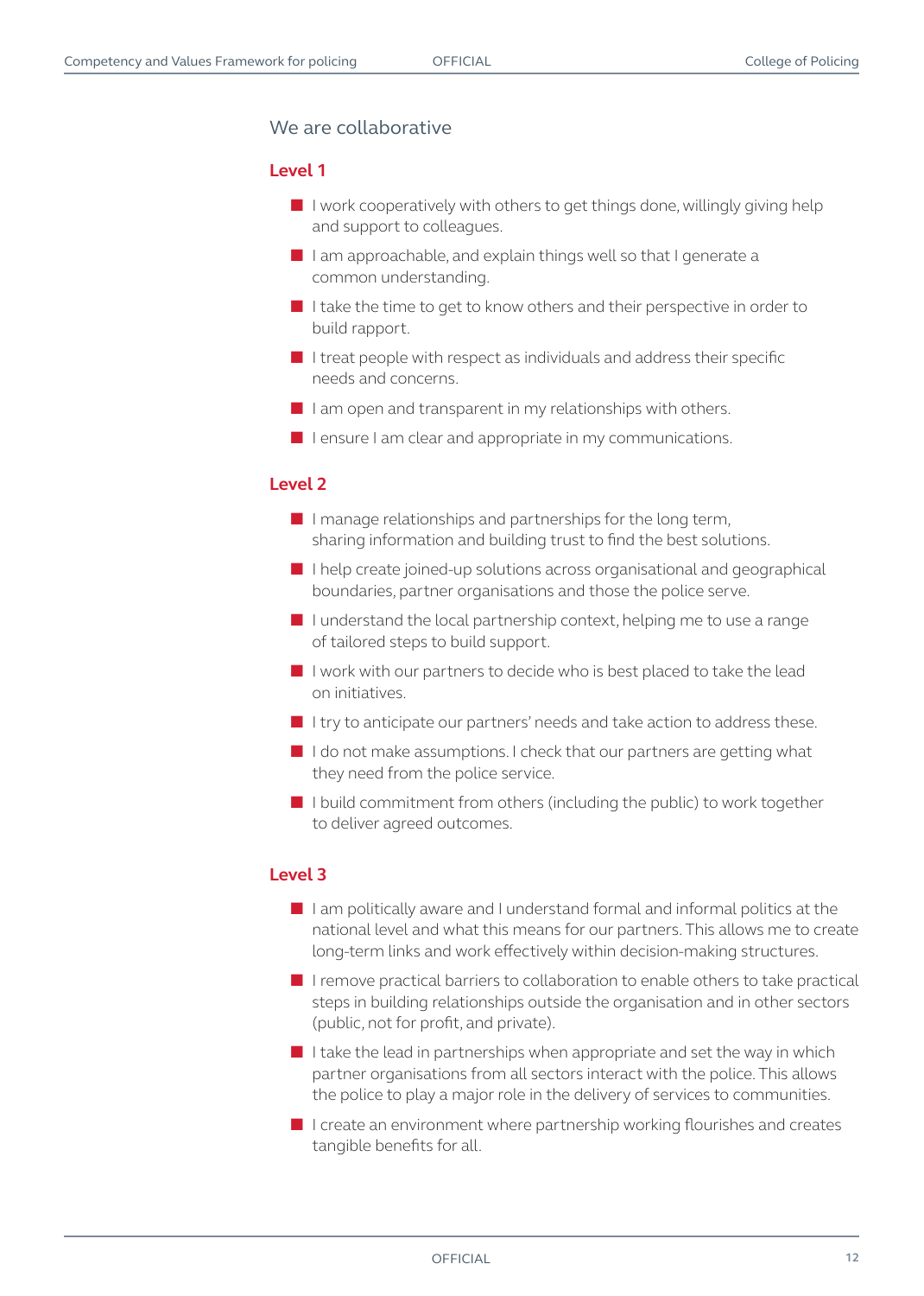## **Competency** We deliver, support and inspire

We understand the vision for the organisation. We use our organisation's values in our day-to-day activities as a role model to provide inspiration and clarity to our colleagues and stakeholders. We work to create the right climate for people to get the job done to the best of their abilities, ensuring a culture of mutual respect and support.

We are dedicated to working in the public's best interests. We understand how we have an impact on the wider organisation and those around us and we help others to deliver their objectives effectively.

This behaviour is not restricted to those who are in formal or senior management positions. We all have a positive contribution to make by operating at our best, adapting how we work to take account of pressures and demands and helping others. We are focused on helping our colleagues to improve and learn and are active in supporting them through activities such as coaching and mentoring.

**Why is it important?** To deliver the most effective service, we need to be clear on our goals and priorities, both for the police service and individually. We can all help to support and motivate each other to ensure that we are working as effectively as we can, enabling us and those around us to perform at our best. We should all act as organisational role models.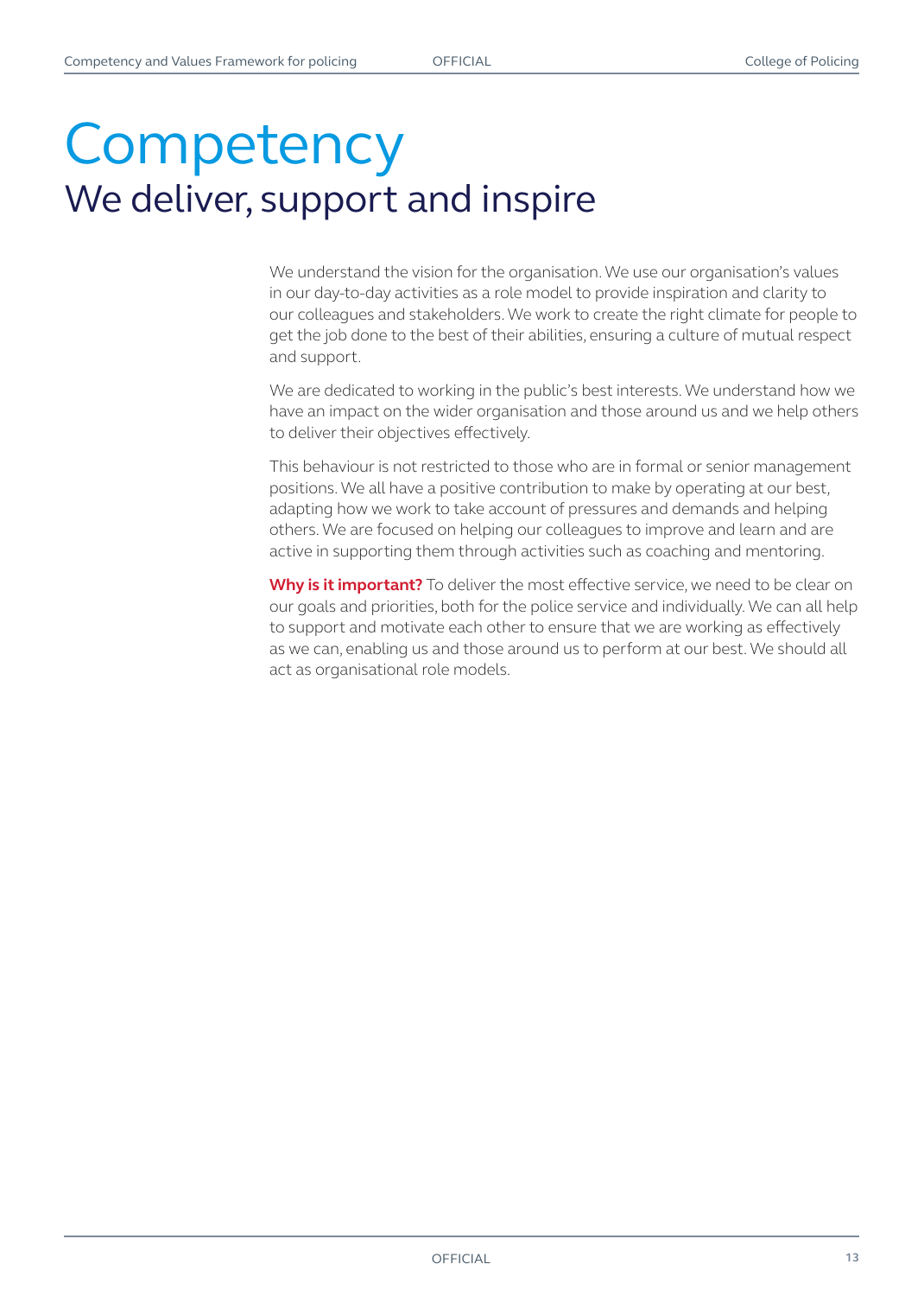#### We deliver, support and inspire

#### **Level 1**

- I take on challenging tasks to help to improve the service continuously and support my colleagues.
- I understand how my work contributes to the wider police service.
- I understand it is part of my collective responsibility to deliver efficient services. I take personal responsibility for making sure that I am working effectively to deliver the best service, both individually and with others.
- I am conscientious in my approach, working hard to provide the best service and to overcome any obstacles that could prevent or hinder delivery.
- I support the efficient use of resources to create the most value and to deliver the right impact.
- I keep up to date with changes in internal and external environments.
- I am a role model for the behaviours I expect to see in others and I act in the best interests of the public and the police service.

#### **Level 2**

- I give clear directions and have explicit expectations, helping others to understand how their work operates in the wider context.
- I identify barriers that inhibit performance in my teams and take steps to resolve these thereby enabling others to perform.
- I lead the public and/or my colleagues, where appropriate, during incidents or through the provision of advice and support.
- I ensure the efficient use of resources to create the most value and to deliver the right impact within my areas.
- I keep track of changes in the external environment, anticipating both the short- and long-term implications for the police service.
- I motivate and inspire others to achieve their best.

- I challenge myself and others to bear in mind the police service's vision to provide the best possible service in every decision made.
- I communicate how the overall vision links to specific plans and objectives so that people are motivated and clearly understand our goals.
- I ensure that everyone understands their role in helping the police service to achieve this vision.
- I anticipate and identify organisational barriers that stop the police service from meeting its goals, by putting in place contingencies or removing these.
- I monitor changes in the external environment, taking actions to influence where possible to ensure positive outcomes.
- I demonstrate long-term strategic thinking, going beyond personal goals and considering how the police service operates in the broader societal and economic environment.
- $\blacksquare$  I ensure that my decisions balance the needs of my own force/unit with those of the wider police service and external partners.
- I motivate and inspire others to deliver challenging goals.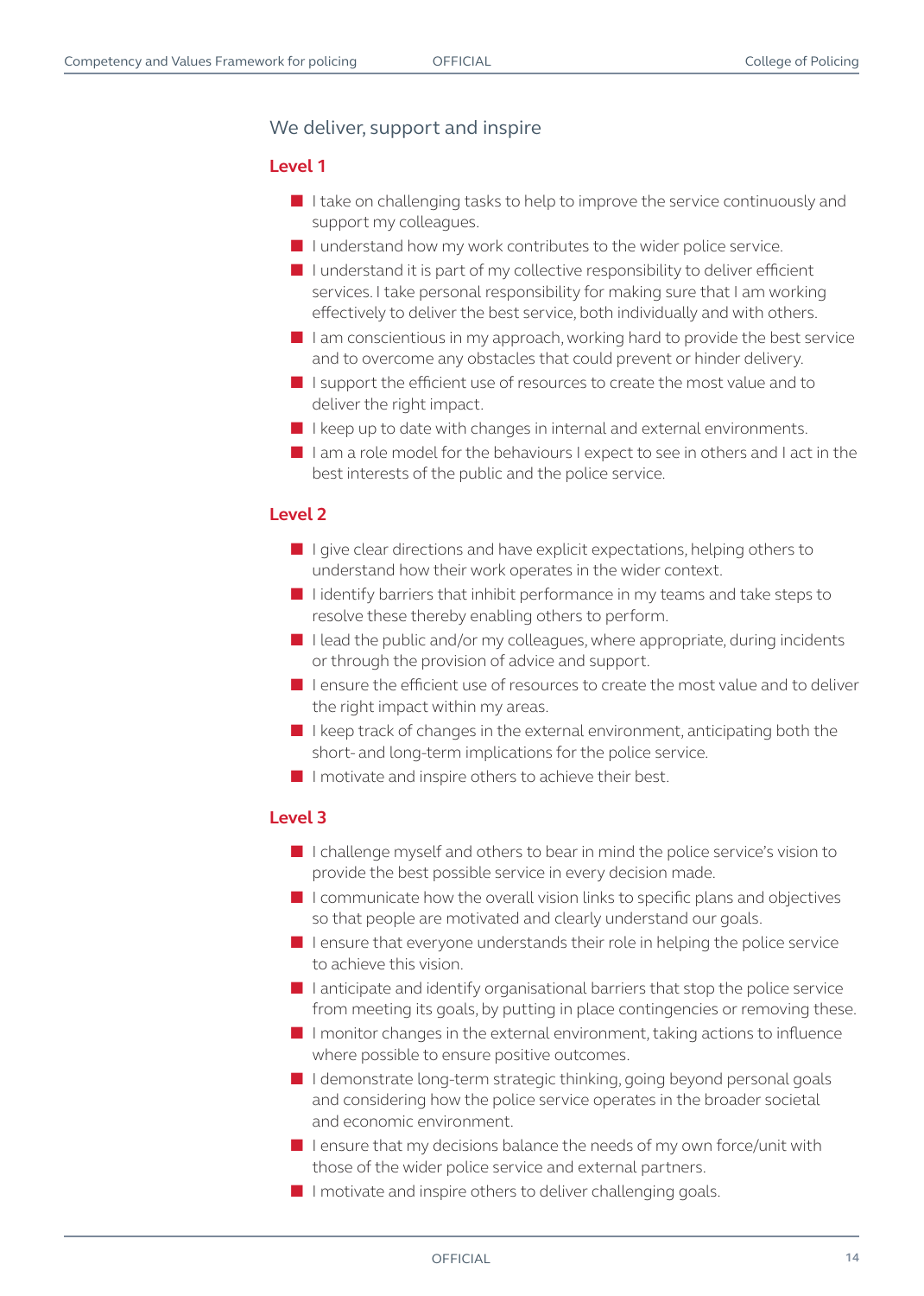## Cluster Intelligent, creative and informed policing

We are open to new sources of information, continuously developing our own knowledge to help the police service to grow and change in line with new challenges and stay at the forefront of public service.

Informed analysis and creativity are critical to what we do. They sit at the heart of our thinking and our decisions, meaning that effective and critical problem solving is second nature to us. Balancing our decisiveness with consideration and evidence-based approaches, we are able to challenge our thinking and draw on multiple diverse sources of information for new ways of thinking and working.

## **Competency** We analyse critically

We analyse information, data, viewpoints and combine the best available evidence to understand the root causes of issues that arise in complex situations.

We draw on our experience, knowledge and wide sources of evidence to give us a greater view of what is happening underneath the surface. We combine insight and evidence-based approaches to help make decisions, accepting that we will not have all the answers but will always try to gather facts and robust information to be able to think tactically and strategically.

**Why is it important?** Critical thinking drives effective policing as we are faced with a wide variety of complex issues on a day-to-day basis. This means that we all need to be able to make sense of a complex environment, accept that ambiguity is part of contemporary working life and, therefore, be able to identify interrelationships between different factors.

If we are able to analyse the best available evidence and see what is happening underneath the surface, we will be better able to make confident and effective decisions and implement preventative solutions that deal with root causes.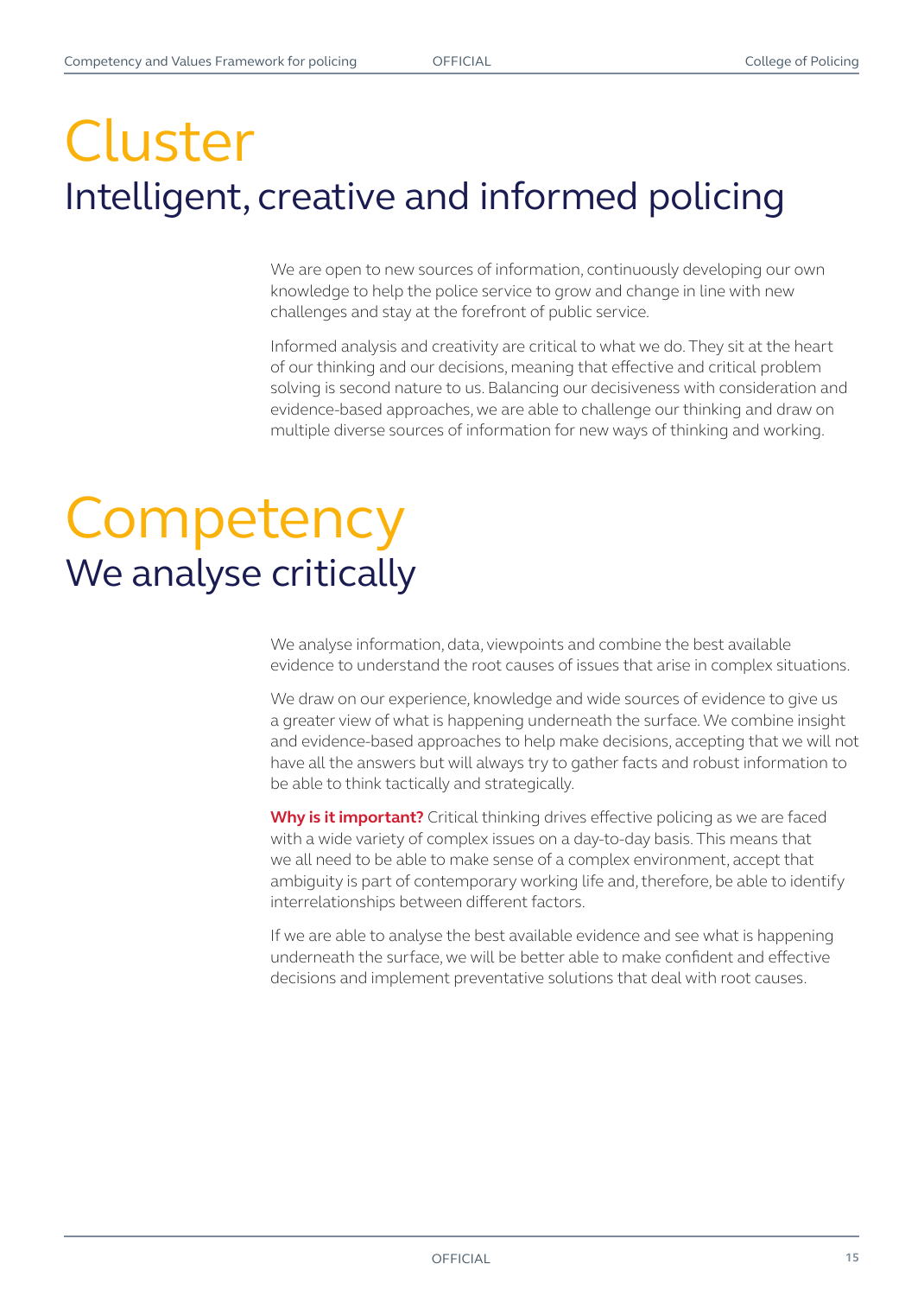#### We analyse critically

#### **Level 1**

- I recognise the need to think critically about issues. I value the use of analysis and testing in policing.
- I take in information quickly and accurately.
- I am able to separate information and decide whether it is irrelevant or relevant and its importance.
- $\blacksquare$  I solve problems proactively by understanding the reasons behind them, using learning from evidence and my experiences to take action.
- I refer to procedures and precedents as necessary before making decisions.
- I weigh up the pros and cons of possible actions, thinking about potential risks and using this thinking to inform our decisions.
- I recognise gaps and inconsistencies in information and think about the potential implications.
- I make decisions in alignment with our mission, values and the Code of Ethics.

#### **Level 2**

- I ensure that the best available evidence from a wide range of sources is taken into account when making decisions.
- $\blacksquare$  I think about different perspectives and motivations when reviewing information and how this may influence key points.
- I ask incisive questions to test out facts and assumptions, questioning and challenging the information provided when necessary.
- I understand when to balance decisive action with due consideration.
- I recognise patterns, themes and connections between several and diverse sources of information and best available evidence.
- I identify when I need to take action on the basis of limited information and think about how to mitigate the risks in so doing.
- I challenge others to ensure that decisions are made in alignment with our mission, values and the Code of Ethics.

- I balance risks, costs and benefits associated with decisions, thinking about the wider impact and how actions are seen in that context. I think through 'what if' scenarios.
- I use discretion wisely in making decisions, knowing when the 'tried and tested' is not always the most appropriate and being willing to challenge the status quo when beneficial.
- I seek to identify the key reasons or incidents behind issues, even in ambiguous or unclear situations.
- I use my knowledge of the wider external environment and long-term situations to inform effective decision making.
- I acknowledge that some decisions may represent a significant change. I think about the best way to introduce such decisions and win support.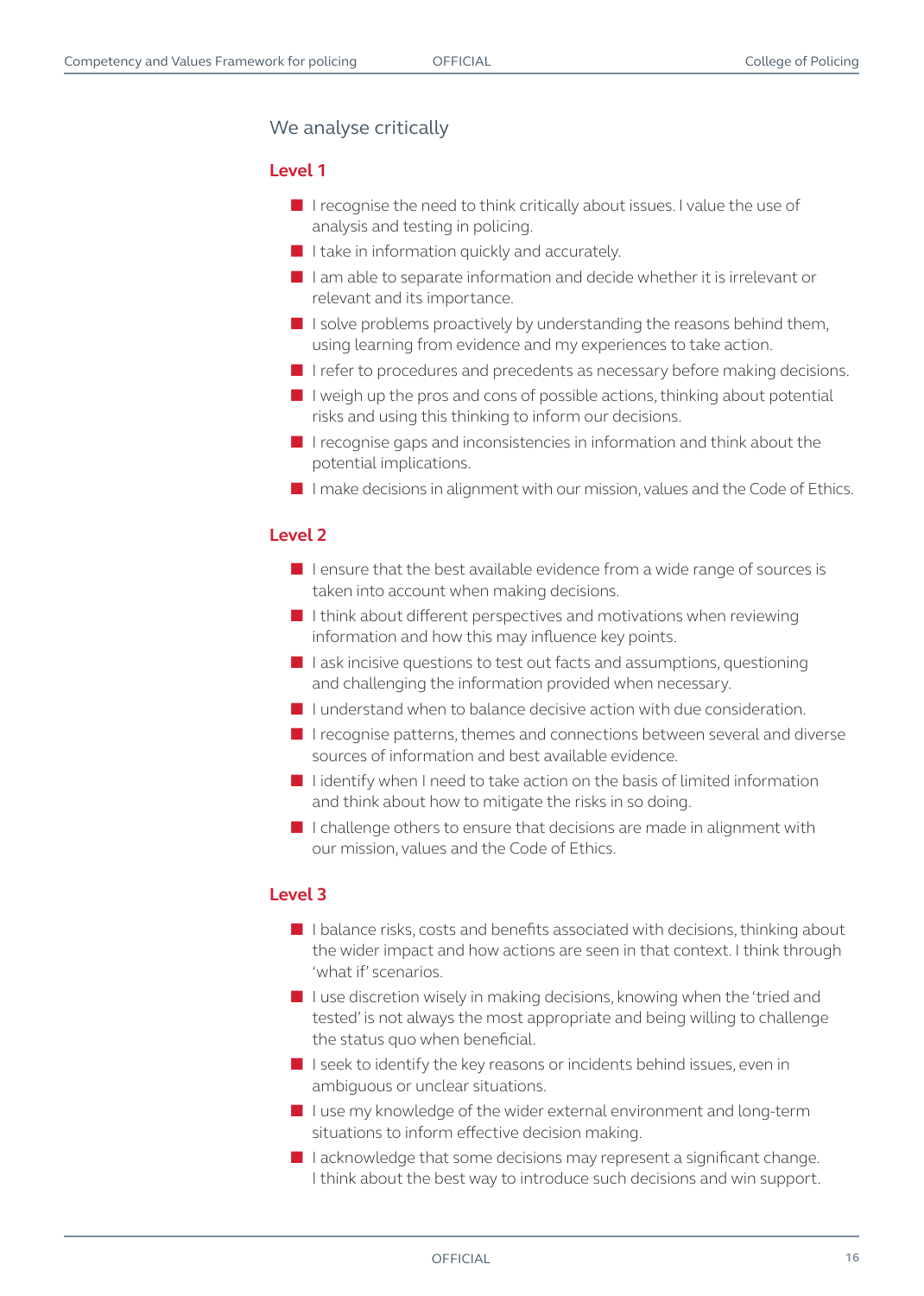### **Competency** We are innovative and open-minded

We have an inquisitive and outward-looking nature, searching for new information to understand alternative sources of good practice and implement creative working methods. We are committed to reflecting on how we go about our roles, being flexible in our approach as required to ensure the best outcomes.

We seek to understand how well we are performing, both as individuals and as teams, and we seek to continuously improve. To do this, we look at relevant standards outside policing in other organisations and sectors.

Constantly changing and adapting is part of our role. We maintain an open mind to allow us to identify opportunities and to create innovative solutions.

**Why is it important?** New and emerging threats mean that our required response will not always be obvious. We will need to adopt new thinking and assumptions, be continually inquisitive and committed to continual improvement. The perpetual need to adapt, innovate and question our assumptions is at the heart of being able to serve and protect the public. It includes taking innovative, preventative action to reduce demand.

Being open-minded and reflective also allows us to tailor our approach to specific contexts and the communities we serve.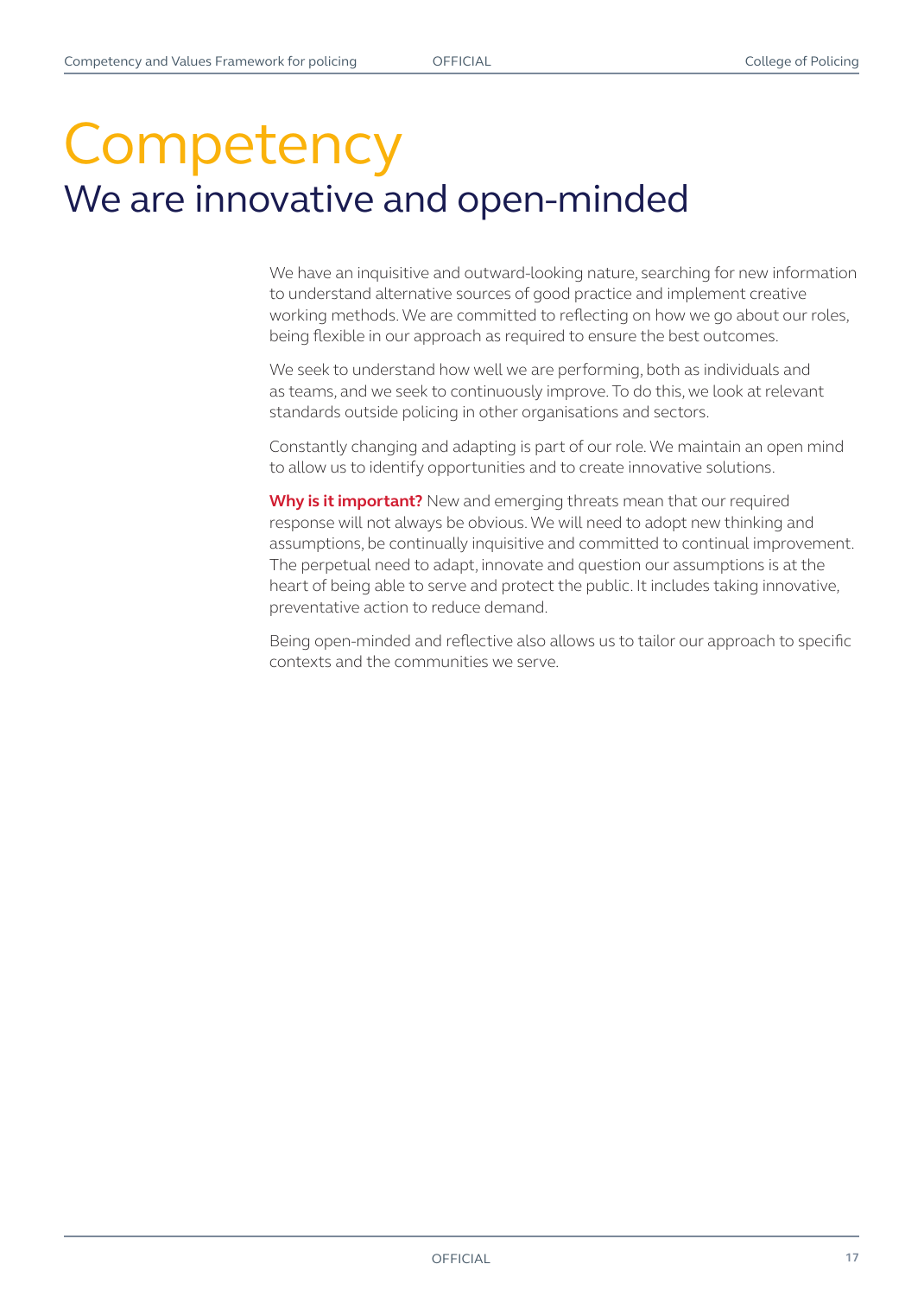#### We are innovative and open-minded

#### **Level 1**

- I demonstrate an openness to changing ideas, perceptions and ways of working.
- I share suggestions with colleagues, speaking up to help improve existing working methods and practices.
- I constantly reflect on my own way of working and periodically review processes and procedures to make continuous improvements.
- $\blacksquare$  I adapt to change and am flexible as the need arises while encouraging others to do the same.
- I learn from my experiences and do not let myself be unduly influenced by preconceptions.

#### **Level 2**

- I explore a number of different sources of information and use a variety of tools when faced with a problem and look for good practice that is not always from policing.
- I am able to spot opportunities or threats which may influence how I go about my job in the future by using knowledge of trends, new thinking about policing and changing demographics in the population.
- I am flexible in my approach, changing my plans to make sure that I have the best impact.
- I encourage others to be creative and take appropriate risks.
- I share my explorations and understanding of the wider internal and external environment.

- I implement, test and communicate new and far-reaching ways of working that can radically change our organisational cultures, attitudes and performance.
- I provide space and encouragement to help others stand back from dayto-day activities, in order to review their direction, approach and how they fundamentally see their role in policing. This helps them to adopt fresh perspectives and identify improvements.
- I work to create an innovative learning culture, recognising and promoting innovative activities.
- I lead, test and implement new, complex and creative initiatives that involve multiple stakeholders, create significant impact and drive innovation outside of my immediate sphere.
- I carry accountability for ensuring that the police service remains up to date and at the forefront of global policing.